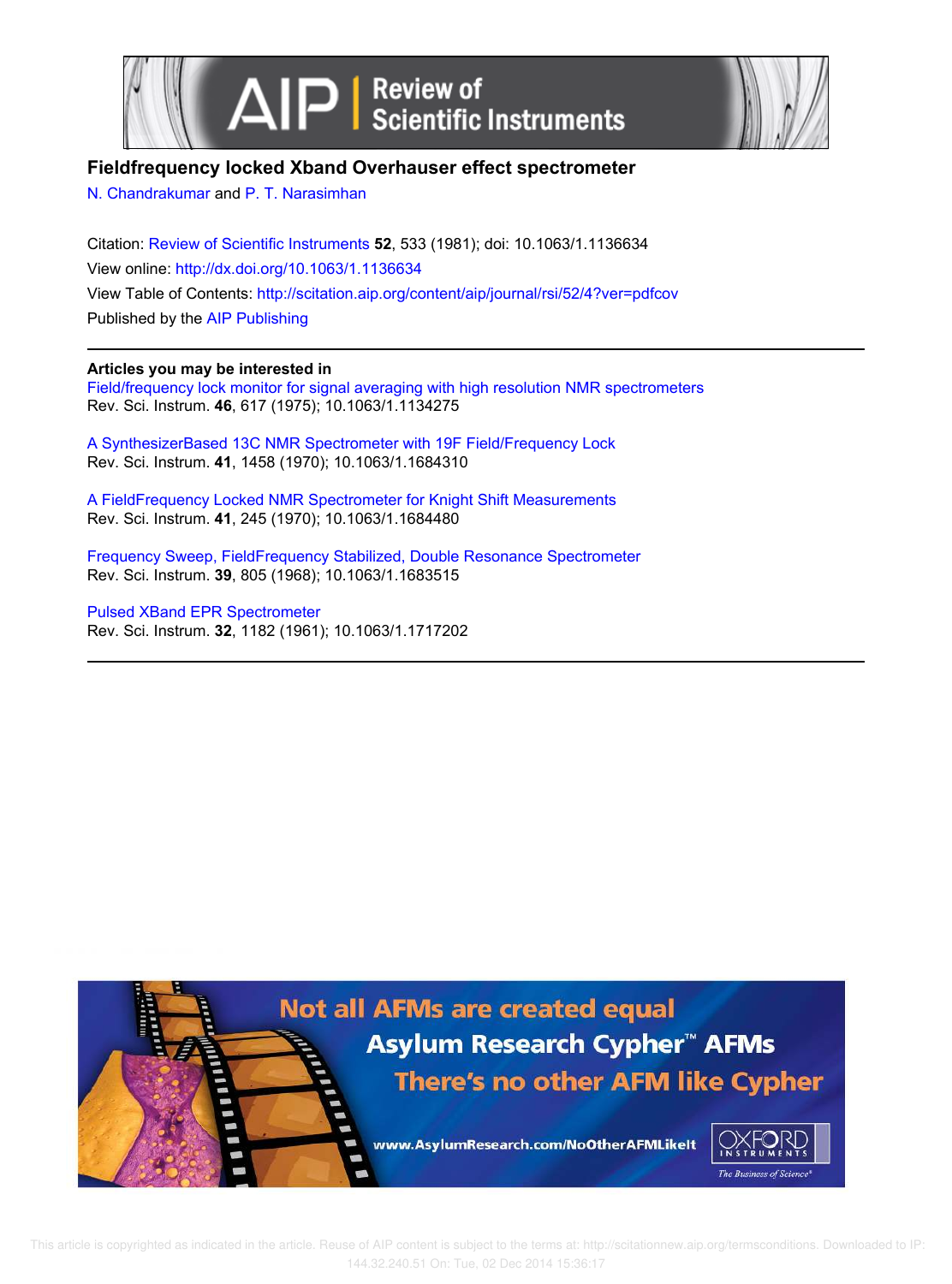# **Field-frequency locked X-band Overhauser effect spectrometer<sup>a</sup> )**

N. Chandrakumar and P. T. Narasimhan<sup>b)</sup>

*Department a/Chemistry, Indian Institute a/Technology, Kanpur-20BOJ6, India*  (Received 7 August 1980; accepted for publication 4 January 1981)

The design and construction of an Overhauser Effect Spectrometer operating at X band is described. The ESR section is a Varian V-4502 spectrometer equipped with a 9-in. electromagnet and a shim coil assembly. NMR detection is based on a broadband rf hybrid juction feeding a coil in an X-band quartz dielectric cavity. Signal processing is carried out at a constant intermediate frequency of 25.1 MHz with a Varian V -4311 fixed frequency rf unit. The mixing scheme employed to translate the NMR information to 25.1 MHz is described. Medium resolution performance (resolution  $\sim 10^{-6}$ ) for the NMR is achieved under field-frequency locked conditions. The lock is based on a Super-Regenerative Oscillator (SRO) housing a control sample, and operating as a field-tracking frequency source. This SRO injects into an oscillator which excites the analytical sample resonance and also serves as a local oscillator, thereby making the locked spectrometer multinuclear in capability. Typical Overhauser effect recordings of protons and fluorines are presented.

PACS numbers: 07.65.Gj

#### **INTRODUCTION**

In a system containing unpaired electrons and magnetic nuclei, Overhauser has shown<sup>1</sup> that the saturation of the electron spin resonance can lead to remarkable changes in the NMR signal due to cross relaxation. The Overhauser effect is a manifestation of the dynamic nuclear polarization in the system. Dynamic nuclear polarization (DNP) studies on liquids composed of a diamagnetic solvent and a free radical solute have proved capable of accurately reflecting details of the dynamic processes in solution which have a characteristic time scale of  $10^{-8}$  to  $10^{-12}$  s.<sup>2-4</sup> On the other hand, differential enhancements of chemically shifted resonances in a molecule have proved to reflect the bonding situation accurately: such studies have by and large been confined to nuclei such as  $^{13}$ C and  $^{31}$ P which lie in the interior of a molecule. <sup>5</sup> . <sup>6</sup>Differential effects exhibited by nuclei such as <sup>19</sup>F which lie at the molecular periphery have been the subject of Q-band investigations,<sup>3</sup> where DNP effects tend to be intrinsically small owing to the high electron Larmor frequency. We have therefore been interested in studying such effects at  $X$  band, where the resolution and enhancement requirements are not seriously in conflict. To this end, we found it necessary to develop a medium resolution Overhauser effect spectrometer, built around the facilities available in our laboratories.

### **I. THE SPECTROMETER**

#### **A. Probe**

The ESR section of the Overhauser effect spectrometer is an  $X$ -band Varian V-4502 system equipped with a Hall regulated Varian V-3400 9 in. magnet. ESR is excited by placing the DNP sample in a cylindrical quartz dielectric cavity (unloaded  $Q \sim 3000$ ) operating in the

 $TE_{012}$  mode,<sup>7</sup> the cavity being connected to the highpower arm of the V -4502 system. The derivative ESR signal could be conveniently displayed by connecting the modulation coils mounted on the sides of the cavity to the 100 kHz modulator of the V -4502 system, 100 kHz phase sensitive detection being a routine facility on the Varian spectrometer. The block diagram of the NMR section of the spectrometer, designed and constructed in our laboratory, is given in Fig. 1. NMR excitation of the DNP sample is achieved by means of a coil connected to arm 1 of a broad band rf hybrid junction which is fed by an rf source at arm H. The NMR coil consists of four turns of 28 S. W. G. enamelled copper wire wound around a quartz former of  $\sim$ 5 mm i.d. and 7 mm o.d. The cavity and coil are coaxial, the position of the coil in the cavity being chosen to maximize the DNP response. The use of the dielectric cavity and the thinwire NMR coil ensure that the introduction of the coil into the cavity does not drastically alter the cavity  $\ddot{\theta}$  or effectively shield the DNP sample from the microwave field.

## **B. NMR bridge**

A major requirement on the NMR section of the DNP spectrometer is the linearity of the NMR detection system, especially for quantitative DNP measurements. Bridge systems satisfy this requirement reasonably well. In our spectrometer, we have employed (see Fig. 2) a broad band  $(2-32 \text{ MHz})$  rf hybrid junction.<sup>8</sup> Arm 2, which is one of the side arms, is terminated in a fixed 50  $\Omega$  rf termination while arm 1 is connected, as mentioned above, to the NMR tank circuit. The sample coil is resonated by a series combination of capacitors. The use of broadband hybrid junction systems for magnetic resonance has been described previously in the literature

533 Rev. Sci. Instrum. 52(4), Apr. 1981 0034-6748/81/040533·06\$00.60 © 1981 American Institute of Physics 533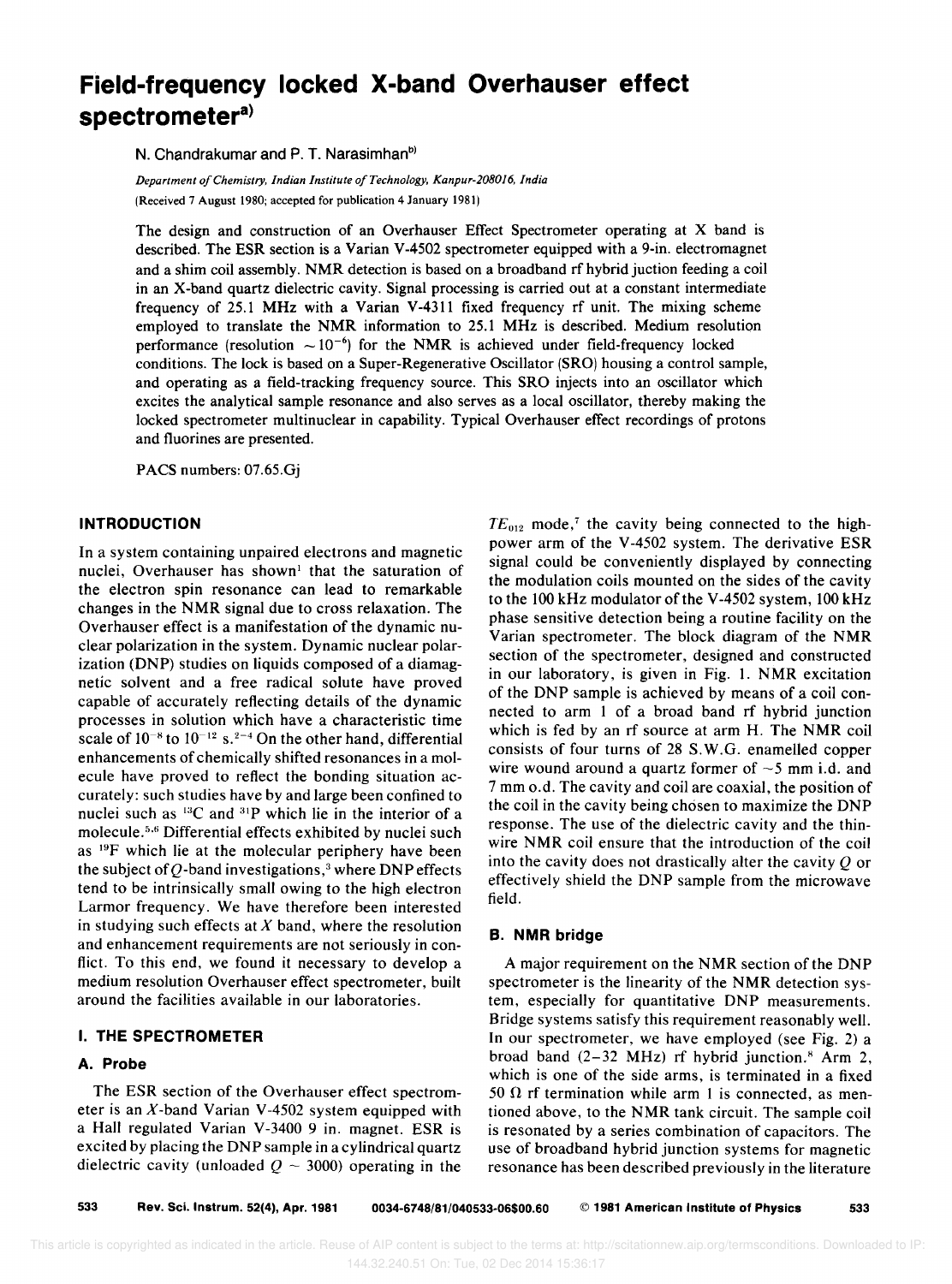

FIG. I. Block Diagram of the NMR Spectrometer.

by Klein and Phelps.9 Arms E and H are tuned to the frequency of interest by LC-tuned circuits with split capacitance. The output port E of the bridge is isolated from the following amplifier by a buffer stage which consists of a single BFW 11  $FET<sup>10</sup>$  in the common drain configuration.

#### C. **NMR** bridge leakage amplifier

The NMR bridge leakage is amplified following isolation. The amplifier consists of a single LM 371  $chip<sup>11</sup>$  with split capacitance input and output for impedance matching. The circuit is shown in Fig. 3. The coils  $L_1$ and  $L<sub>2</sub>$  are chosen for a resonance frequency equal to  $\nu_{NMR}$ , the NMR frequency, in conjunction with the respective trimmers  $C_1$ ,  $C_2$ , and  $C_3$ ,  $C_4$ . The bandwidth between 3 dB points is  $\sim$  1 MHz and voltage gain is  $\sim$ 45.

#### D. R.F. oscillator

It proved convenient to employ a home-built solidstate oscillatory for exciting the rf bridge. The circuit



Configuration (HJM-17 is a hybrid junction manufactured by Merrimac R&D, Inc., West Caldwell, NJ 07006 U.S.A. BFW-ll is a FET manufactured by Bharat Electronics Limited. Bangaiore, India).

534 Rev. Sci. Instrum., Vol. 52, No.4, April 1981 Overhauser eHect spectrometer 534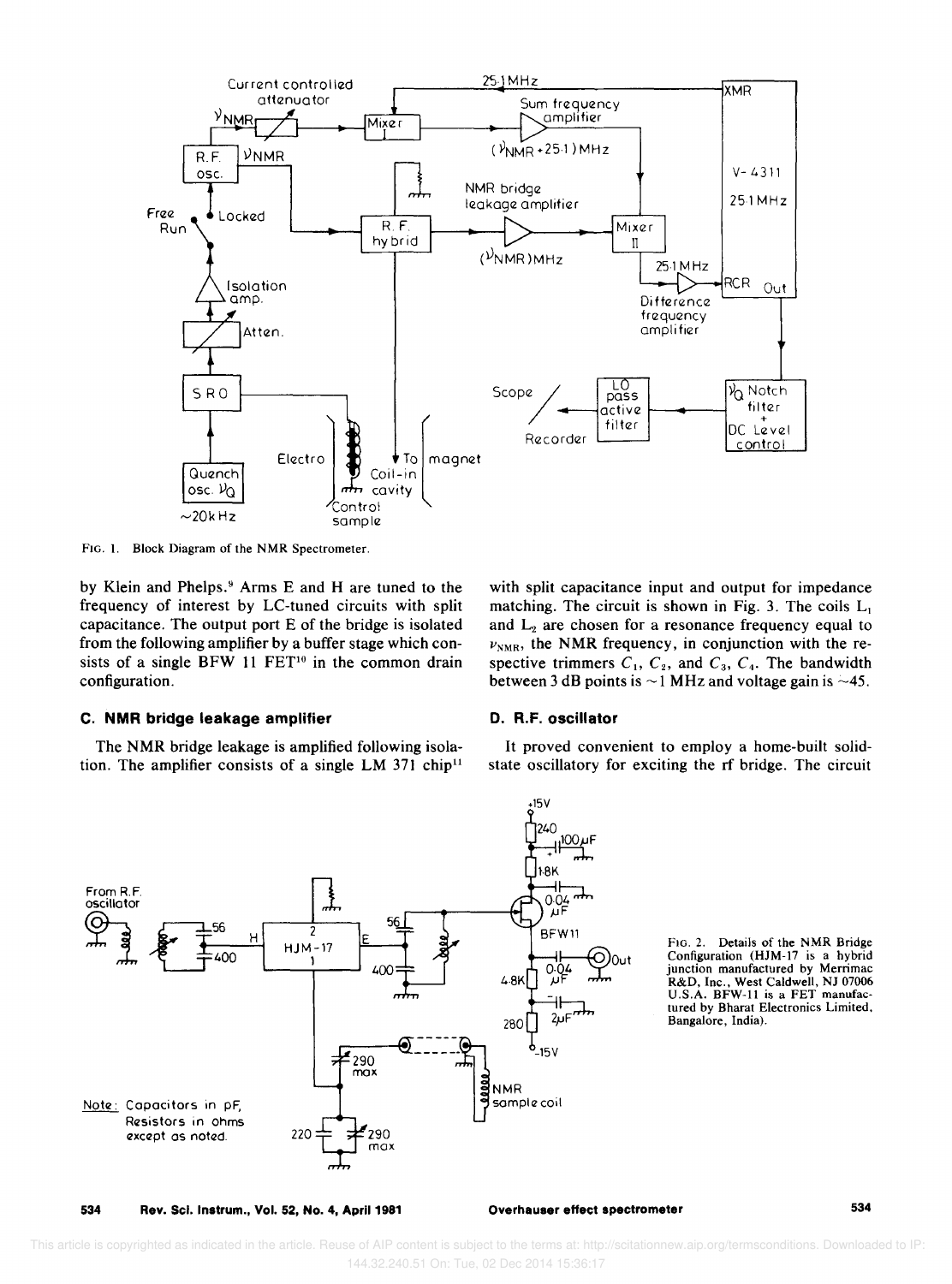

FIG. 3. NMR Bridge Leakage rf Amplifier (The LM 371 chip is an rf Amplifier manufactured by National Semiconductor Corporation, California, U.S.A.).

of this oscillator is shown in Fig. 4. It consists of two 2N4391 FET's in differential configuration for feedback, with the common source grounded through a resistor. The output is taken from the drain of the oscillator FET, and is available at a standard BNC port, a parallel output is fed to a double-balanced mixer  $(DBM)$ ,<sup>12</sup> configured as a current-controlled attenuator. The output from the DBM is available at a standard TNC port. A single-turn coil is wound on the tank coil L and is connected to a standard BNC connector. This port is used for frequency counting or injection.

#### **E. The field-frequency lock unit**

The magnetic field control of the V-3400 9 in. electromagnet system was not up to the performance level required for medium NMR resolution. The deteriorated performance of our ageing electromagnet power supply proved impossible to pin down to specific component failure and hence the need for a field-frequency lock system was keenly felt.

We have employed a simple lock scheme first described several years ago in the literature by Pound and Freeman.<sup>13,14</sup> This scheme employs an SRO as a field-tracking frequency source, which injects into the rf oscillator (described in Sec. 2.4) via the "Injection/Frequency Count" port (see Fig. 4). The SRO used here is of the solid-state variety (Fig. 5). The basic oscillator consists of two 2N4391 FET's in differential configuration, with the current drive provided at the common source by a 2N2369. The quench voltage at  $\sim$ 20 kHz from an oscillator<sup>15</sup> is introduced into the emitter of the 2N995 stage and thus establishes the current drive. This SRO output is coupled out from the drain of the oscillator FET by a buffer stage, amplified by 2N918's and made available at a standard BNC port. The resonant coil of the SRO tank, housing the control sample, is placed in the electromagnet gap, while the box housing the electronics of the SRO itself is kept well outside the magnet. The quench and bias voltages of the SRO are adjusted for the incoherent mode of the SRO, as seen on the oscilloscope. When the magnetic field satisfies the resonance condition of the control sample with respect to a frequency component present in the noise spectrum of the SRO it becomes coherent. The spectrum of the SRO now contains a line which is very close to the Larmor frequency of the nuclear magnetic moment of the control sample. Using the output of the SRO to injection lock the rf oscillator thus establishes fieldfrequency lock in the analytical channel. The SRO displays two strong primary responses and a number of secondary responses. One of the primary responses is always chosen. A wide-band solid-state amplifier, 16 working on  $a + 15$  V power supply is used as the isolation amplifier between the SRO and the rf oscillator. This



FIG. 4. RF Oscillatory (The VARI-L DBM is a double balanced mixer manufactured by Vari-L, Inc., Denver, U.S.A.).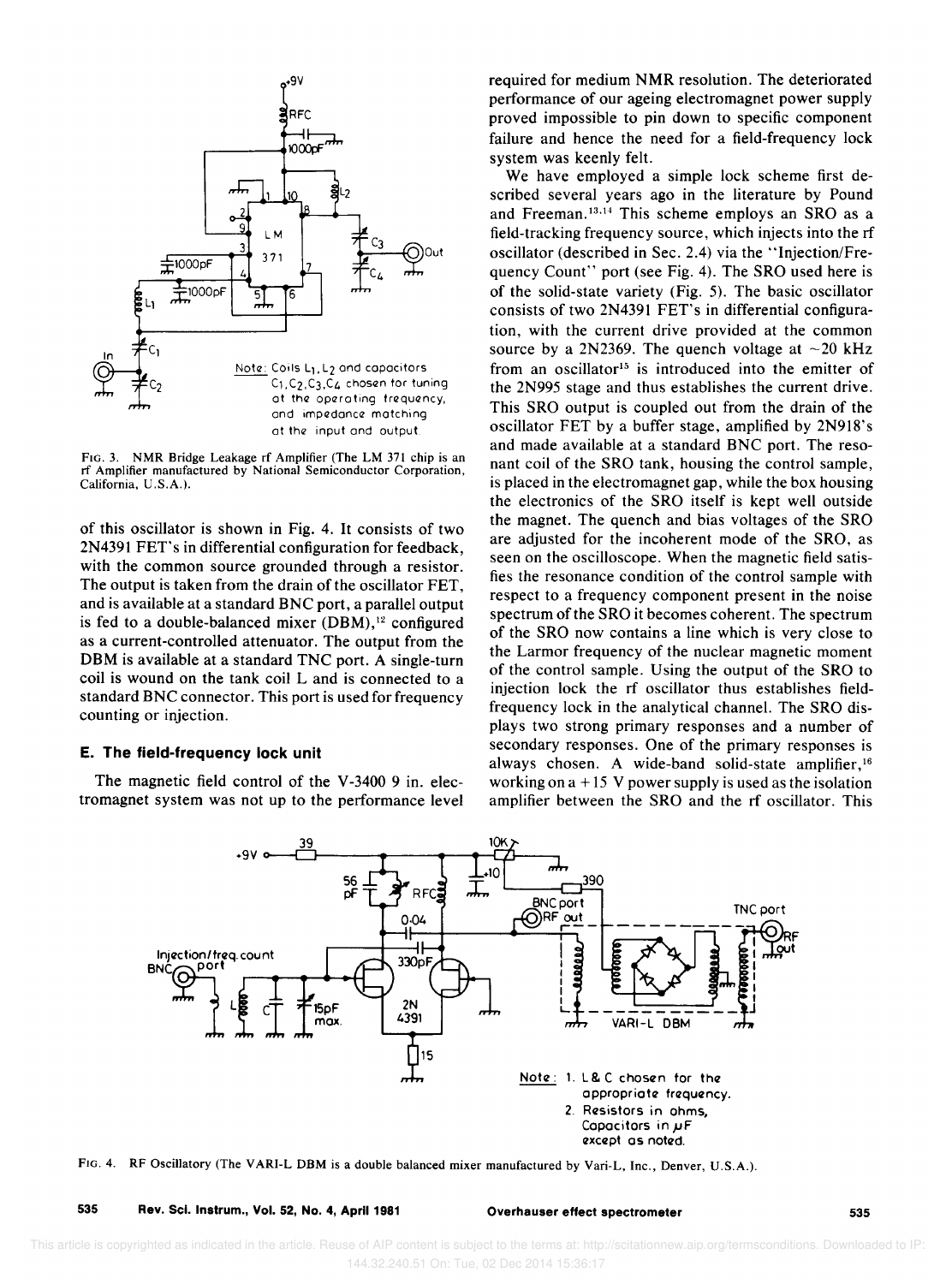

FIG. 5. Super regenerative oscillator.

amplifier has an output dynamic range of  $\sim 800$  mV into  $1 M\Omega$ ; in order not to drive the amplifier to saturation, and at the same time to have variable injection level, the SRO output is fed to the amplifier through a 0-99  $dB$  attenuator<sup>17</sup> (dc-100 MHz). The mode of the SRO is very sensitive to radiation in the appropriate frequency range, such as that put out by the rf oscillator. Interference of this nature is avoided by carefully shielding the SRO, particularly the probe housing the control sample. The probe unit we employed was an Alpha NMR probe7 consisting of a well-shielded rf coil at the end of a one-foot connectorized (standard UHF) metal coaxial tube. After introduction of a sealed ampoule of the control sample [H*2*0/CuS0*4* for proton studies, and  $CF<sub>3</sub>COOH/Cu(OAc)<sub>2</sub>$  for fluorine studies], the sampleinsert hole was also sealed off with a brass cover.

#### F. **NMR** detection scheme

NMR signal detection at a constant IF is a desirable feature in an Overhauser effect spectrometer, in view of the interest in multinuclear DNP studies. To this end, we employed a Varian V-4311 fixed-frequency rf unit operating at 25.1 MHz. This unit was originally used as a <sup>13</sup>C NMR unit in the Varian HA-100 NMR spectrometer system. It is a transmitter-receiver with rf phase sensitive detection capabilities. Translation of the NMR information to 25.1 MHz was achieved while fully retaining the stability afforded by the field-frequency lock, by employing the mixing scheme shown in Fig. 6. The rf

amplifiers involved in the scheme are both similar to the NMR Bridge Leakage amplifier already described (Fig. 3). The voltage gain of the 25.1 MHz rf amplifier is  $\sim$ 8, while that of the (25.1 +  $\nu_{NMR}$ ) MHz rf amplifier is  $\sim$  5.

The receiver port of the V-4311 unit is at  $+300$  V, this being the  $B$  + required for the tube preamplifier in the Varian system; for the present application, the  $+300$ V supply was disconnected from the "Receiver" port. The output of the receiver unit has a dc component which varies with the receiver gain and phase shifter settings. Upon injection locking, the output also contains a 20 kHz component, since the frequency at which the SRO is quenched is detected under these conditions as amplitude modulation. These dc and 20 kHz components in the receiver output are removed at the dc level control unit. This unit consists of a 741C operational amplifier in standard configuration with a 20-kHz notch filter at the signal input port. A low-pass active filter consisting of two 741C operational amplifiers in standard configuration is also employed following the dc level control unit, to eliminate unwanted line frequency components. The active filter has a sharp cut off at  $\sim$ 20 Hz, and amplifies low-frequency signals to the extent that a O.I-Hz signal and a 20-Hz signal of equal level at the input are discriminated at the output by  $\sim$ 35 dB. The output of the active filter can be fed to the oscilloscope or recorder. Field sweep for signal presentation is achieved by connecting a function generator<sup>18</sup> (triangle linearity  $\leq 1\%$ ) to the modulation coils on the cavity. Microwave power

Overhauser effect spectrometer many states and the 536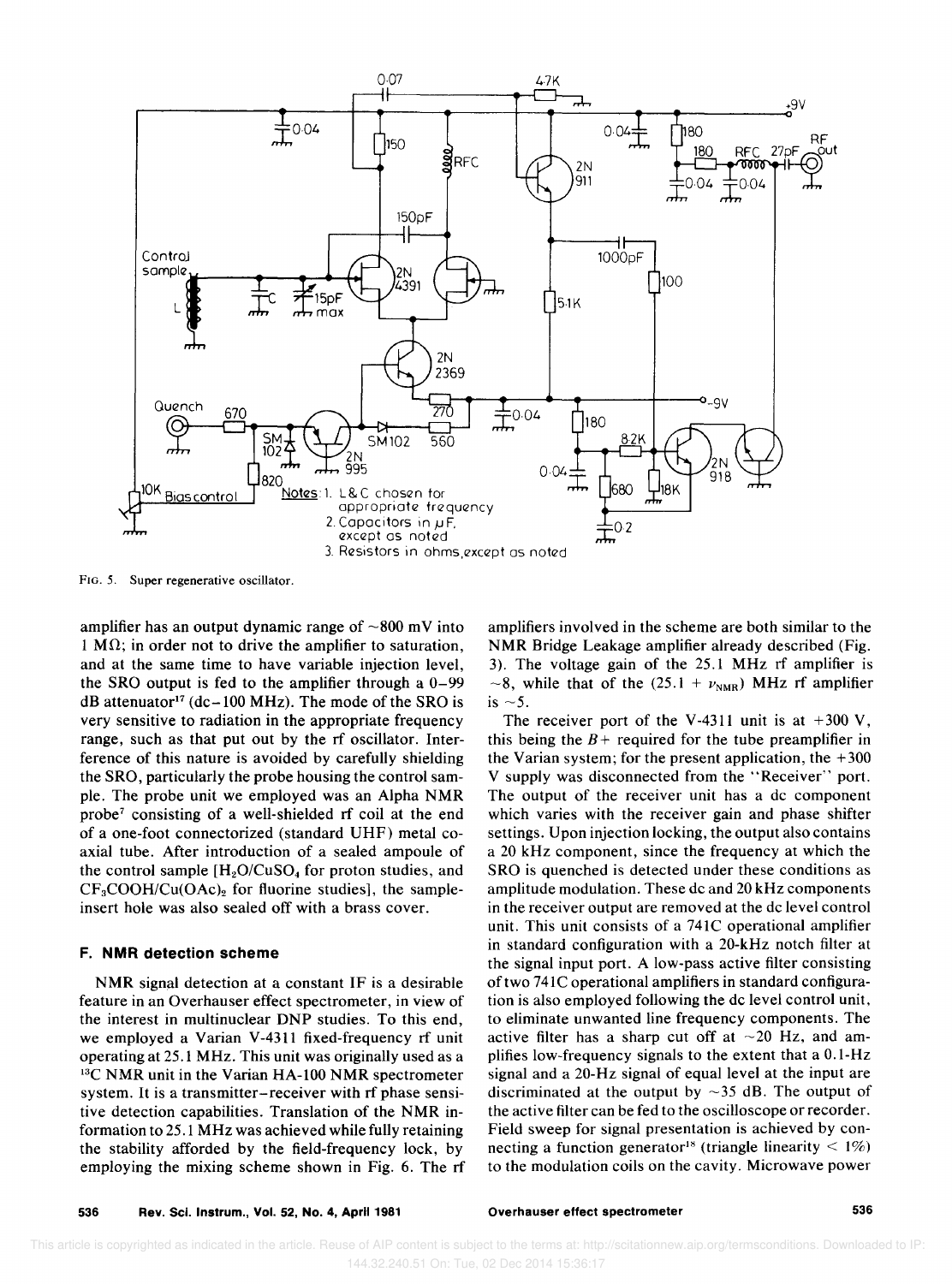

FIG. 6. Mixing Scheme details (C.C.A is a current controlled attenuator. Summit 1301 is a mixer manufactured by Summit Intl. Corp., Salt Lake City, U.S.A. HPl0534A and HPI0514A are mixers manufactured by Hewlett-Packard, U.S.A.).

is monitored using a precision attenuator connected to the 20 dB port of the Varian Microwave bridge. The precision attenuator we employed is a Waveline Type 612 unit. <sup>19</sup>

The output is detected using a tunable crystal detector mount with IN23B diode, which is connected following the precision attenuator. This method of power monitoring is based on the fact that the bridge attenuator and precision attenuator are in series, with reference to the crystal detector. The lack of reproducibility of the bridge attenuator in the Varian system is hence of no concern, and the attenuation in dB is read off the calibration chart of the precision attenuator.

#### II. **PERFORMANCE OF THE SPECTROMETER**

Figure 7 presents the proton NMR spectra from a 5-mm sample tube containing m-xylene in the presence of  $\sim$  5  $\times$  10<sup>-2</sup> M tri-t-butylphenoxyl radical (TTBP) both without and with field-frequency lock. The chemical shift between the aliphatic and aromatic protons is 4.6 ppm in this case. The spectra were recorded after optimizing the magnetic field homogeneity at the sample by adjusting the homogeneity controls of the Varian VK-3532 unit which feeds a set of shim coils mounted on the electromagnet. Sample spinning was not employed. Typical linewidths without sample spinning are  $\sim$ 10 Hz, which is adequate resolution for most DNP studies. Signal-tonoise ratio as measured on the aliphatic peak of a 5-mm sample of neat m-xylene is  $\sim$ 35:1.

Under the locked condition, the NMR signal typically remains un shifted to within 100 mG for a 2-G change in the magnetic field. Tracking is more accurate when operating well within this 2-G lock range. The tracking error in the present set up is in large measure due to the displacement of the control sample from the center of the magnet pole gap, which is necessitated by the homogeneity requirements at the analytical sample. This compromise was necessary in our case because the 9 in. electromagnet is equipped with pole faces tapering to 6 in. and has just sufficient gap  $(-2$  in., with shim coils mounted) for the  $X$ -band cavity, thus severely limiting the homogeneous region of the magnetic field.

Typical DNP results obtained on this spectrometer are presented in Figs. 8 and 9. In Fig. 8, the equilibrium NMR signal intensity  $(I_0)$ , of protons in p-xylene with  $-5 \times 10^{-2}$  M TTBP has been obtained with the microwave power off, while the enhanced signal intensity



FIG. 7. Proton NMR Spectrum of m-xylene/TTBP without (a) and with (b) field-frequency lock.

FIG. 8. Proton NMR spectrum of p-xylene/TTBP sample. Typical <sup>1</sup>H Overhauser recordings, with microwave power Off, and On (arbitrary levels )are shown. Radial conc.  $\sim 5 \times 10^{-2}$  M.



537 Rev. Sci. Instrum., Vol. 52, No.4, April 1981

Overhauser effect spectrometer